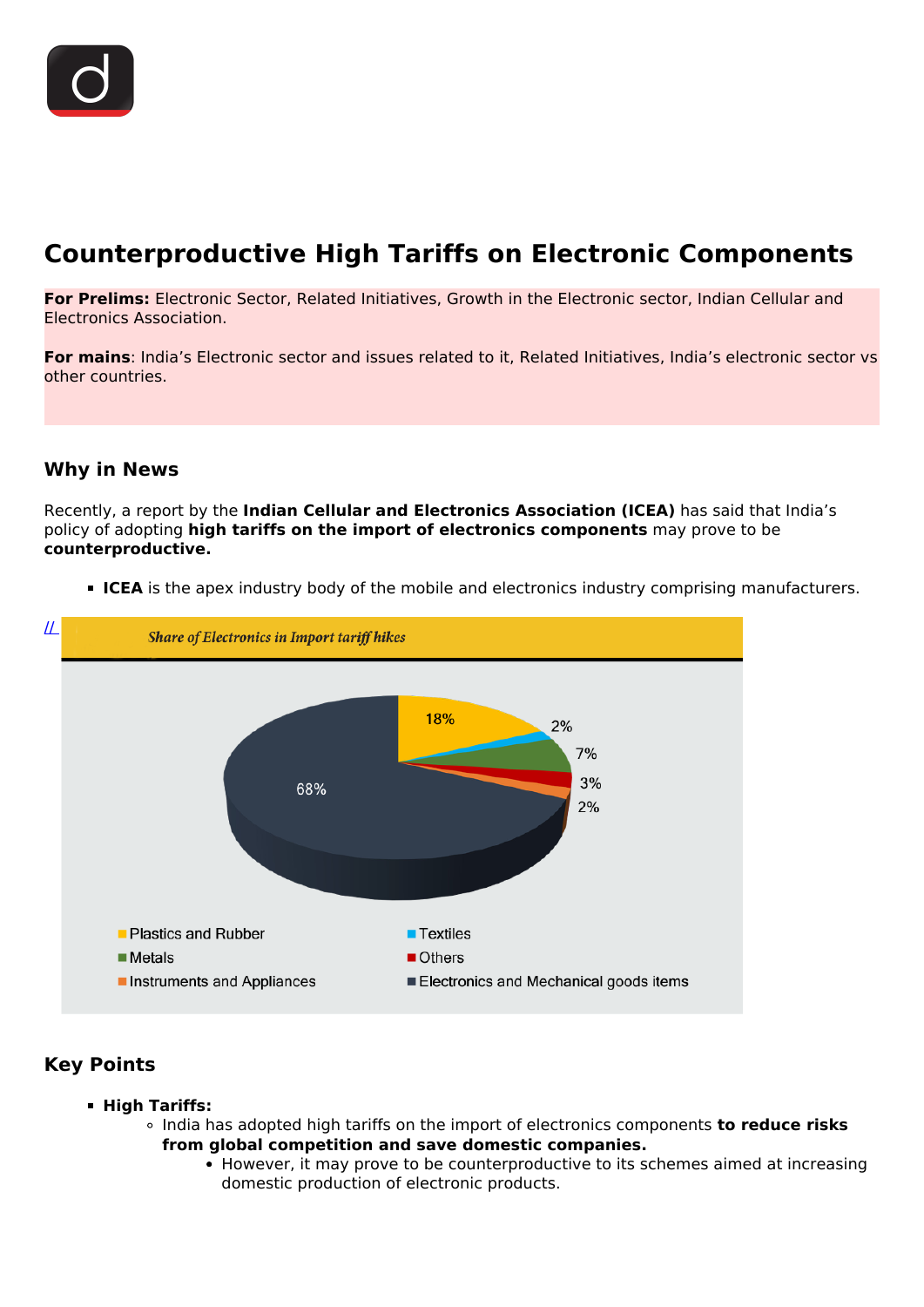**India vs Other Nations:** All the countries have tried to **encourage the domestic production of electronic goods in their geographies by adopting almost similar strategies** such as attracting **[Foreign Direct Investment \(FDI\)](/current-affairs-news-analysis-editorials/news-analysis/23-09-2021#:~:text=Foreign%20Direct%20Investment&text=FDI%20is%20the%20process%20whereby,country%20(the%20host%20country).)**, improving domestic capabilities and

competitiveness, increasing exports and then linking their markets with global value chains.

- **China:** Since 1980 **China has improved its ranking in terms of office and telecom equipment export from 35 to 1,** while **Vietnam**, which did not export any such electronic products up until 1990s has **climbed the ladder to become the eight largest export** in just 20 years.
- **Mexico:** Similarly, Mexico, which was 37<sup>th</sup> in terms of electronics product export in the 1980s has steadily **risen through the ranks to gain 11th place,** a position it has maintained over the last two decades.
- **Thailand:** It ranked 45 in 1980, has also **consolidated its position in the top 15 electronic product exporters**, according to the report.
- **India:** On the other hand, **India, which started at 40th position in the 1980s** has gained and lost positions to reach **28th position by 2019.**
- **High Tariffs and India's Loss:**
	- . Though all the countries followed nearly the same policy to boost domestic electronics manufacturing, **one major difference between India and the rest of the countries was heavy reliance on tariffs.**
	- It is **due to such high tariffs that investors and electronic component makers from global markets shy away from India** as a market since the participation of the country in **[global value chains](/loksabha-rajyasabha-discussions/the-big-picture-restoring-global-supply-chains)** has remained low.
	- Further, despite the size of the Indian economy, **its participation in exports and international trade has remained low.**
	- Even for the domestic markets, **the assumption that it will be beneficial to most companies since it is large and growing is wrong.**
		- **For example**, in the case of mobile phones, where one of the largest PLI schemes is currently operational, the size of the domestic market is expected to increase to USD 55 billion by 2025-26, whereas the global market is expected to reach USD 625 billion by the same time.
	- Thus, at present**, the Indian domestic market is about 6.5% of the global market,** with a possibility of growing to 8.8%, if the growth forecasts are reasonably robust.
	- At present, **India's market share is not attractive enough for FDI to choose India as a location** primarily on the basis of its domestic market per se, especially if India's policies result in cost inefficiencies which create obstacles to accessing a much larger global market.
- **Counterproductivity of PLI Scheme:**
	- One of the major reasons why the report concluded that a high tariff on the import of electronic components may end up undoing the gains of **[Production Linked Incentive](/daily-updates/daily-news-analysis/production-linked-incentive-pli-scheme-for-textiles-sector) [\(PLI\) schemes](/daily-updates/daily-news-analysis/production-linked-incentive-pli-scheme-for-textiles-sector)** is that companies which have extensive global value chains are reluctant to enter India when tariffs for components are high.
	- While the large electronics markets of India may look attractive, they are very small in global terms. Moreover, **India does not produce about 50% of the components on which tariff has been increased.** Hence the impact of tariffs is likely to be adverse on India's competitiveness.
	- Although globally companies such as the US are increasing tariffs on the import of electronic components, **India must keep its tariff at a bare minimum to ensure it remains competitive** among its peers in the Asian neighbourhood.
- **Related Initiatives:**
	- **[Scheme for Promotion of Manufacturing of Electronic Components and](/daily-updates/daily-news-analysis/schemes-for-electronic-manufacturing) [Semiconductors \(SPECS\).](/daily-updates/daily-news-analysis/schemes-for-electronic-manufacturing)**
	- **[Modified Electronics Manufacturing Clusters \(EMC 2.0\) Scheme.](/daily-updates/daily-news-analysis/electronics-manufacturing-clusters-emc2-0-scheme)**
	- **[National Policy on Electronics 2019.](/daily-updates/daily-news-analysis/national-policy-on-electronics-2019#:~:text=The%20Union%20Cabinet%20gave%20its,and%20Information%20Technology%20(MeitY).&text=creating%20an%20enabling%20environment%20for%20the%20industry%20to%20compete%20globally.)**

## **India's Electronic Sector**

- The Indian electronics sector is **tremendously growing with the demand expected to cross USD 400 billion by 2023-24.**
- Domestic **production has grown from USD 29 billion in 2014-15 to nearly USD 70 billion**